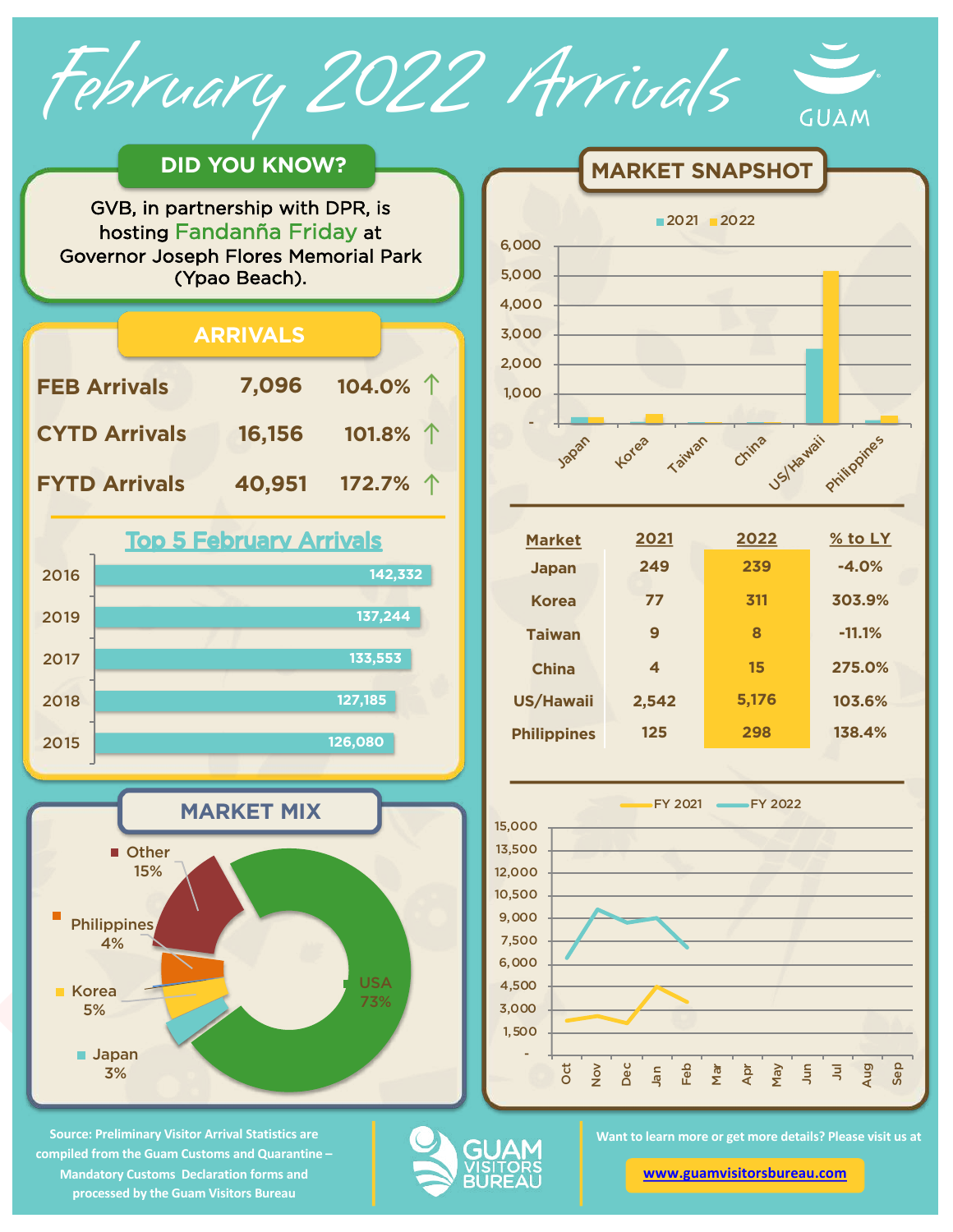## **Preliminary Visitor Arrival Summary February 2022**



|                                        | <b>Feb-21</b> | Feb-22 | % from LY |
|----------------------------------------|---------------|--------|-----------|
| Civilian Air Arrivals <sup>a</sup>     | 2,226         | 5,526  | 148.2%    |
| Civilian Sea Arrivals <sup>a</sup>     | 17            | -25    | 47.1%     |
| Armed Forces Air Arrivals <sup>a</sup> | 1.215         | 1.540  | 26.7%     |
| Armed Forces Sea Arrivals <sup>a</sup> | 20            |        | $-75.0\%$ |
| <b>TOTAL VISITOR ARRIVALS</b>          | 3.478         | 7.096  | 104.0%    |

|                                                                                            | $Feb-21$                 | Feb-22           | % from LY          |
|--------------------------------------------------------------------------------------------|--------------------------|------------------|--------------------|
| Civilian Air Arrivals <sup>a</sup>                                                         | 2,226                    | 5,526            | 148.2%             |
| Civilian Sea Arrivals <sup>a</sup>                                                         | 17                       | 25               | 47.1%              |
| Armed Forces Air Arrivals <sup>a</sup>                                                     | 1,215                    | 1,540            | 26.7%              |
| Armed Forces Sea Arrivals <sup>a</sup>                                                     | 20                       |                  |                    |
| <b>TOTAL VISITOR ARRIVALS</b>                                                              | 3,478                    | 5<br>7,096       | $-75.0%$<br>104.0% |
|                                                                                            |                          |                  |                    |
| <b>ORIGIN OF AIR ARRIVALS (Civilian &amp; Armed Forces)</b>                                | <b>Feb-21</b>            | <b>Feb-22</b>    | % from LY          |
| <b>JAPAN</b>                                                                               | 249                      | 239              | $-4.0%$            |
| Kanto (Tokyo)                                                                              | 77                       | 105              | 36.4%              |
| Chubu (Nagoya)                                                                             | $\overline{1}$           | 32               | 3100.0%            |
| Kinki (Osaka)                                                                              | 3                        | $\overline{7}$   | 133.3%             |
| Koshinetsu                                                                                 |                          | $\overline{4}$   | 300.0%             |
| Hokuriku                                                                                   |                          |                  |                    |
| Tohoku                                                                                     | 6                        | 14               | 133.3%             |
| Kyushu                                                                                     | 6                        | $\overline{7}$   | 16.7%              |
| Chugoku                                                                                    |                          | $18\,$           |                    |
| Hokkaido                                                                                   | $\overline{c}$           |                  |                    |
| Shikoku                                                                                    |                          |                  |                    |
| Okinawa/Miya                                                                               | 104                      | 31               | $-70.2%$           |
| Other                                                                                      | 49                       | 21               | $-57.1%$           |
| <b>KOREA</b>                                                                               | 77                       | 311              | 303.9%             |
| Seoul                                                                                      | 33                       | 150              | 354.5%             |
| Incheon/Gyeonggi                                                                           | 25                       | 85               | 240.0%             |
| Chungnam/Daejeon                                                                           | $\overline{a}$           | $\overline{4}$   | 100.0%             |
| Jeonbuk/Gwanju                                                                             |                          | 2                |                    |
| Gyeonbuk/Daegu                                                                             |                          | $\boldsymbol{s}$ | 700.0%             |
| Busan                                                                                      | $\overline{4}$           | 17               | 325.0%             |
| Ulsan                                                                                      | $\overline{\phantom{a}}$ | $\overline{2}$   | 100.0%             |
| Other                                                                                      | 11                       | 43               | 290.9%             |
| <b>TAIWAN</b>                                                                              | $\boldsymbol{9}$         | 8                | $-11.1%$           |
|                                                                                            |                          |                  |                    |
| Taipei                                                                                     | 8                        | 5                | $-37.5%$           |
| Kaohsiung                                                                                  |                          |                  | 0.0%               |
| Taichung                                                                                   |                          |                  |                    |
| Taoyuan, Miaoli, Hsinehu                                                                   |                          |                  |                    |
| Hsinchu                                                                                    |                          |                  |                    |
| Other                                                                                      |                          |                  |                    |
| <b>CHINA</b>                                                                               | 4                        | 15               | 275.0%             |
| Beijing                                                                                    |                          | $\mathcal{I}$    |                    |
| Shanghai                                                                                   | $\overline{a}$           | 6                | 50.0%              |
| Guangzhou                                                                                  |                          | 2                |                    |
| Other                                                                                      |                          | 6                |                    |
| US/HAWAII                                                                                  | 2,542                    | 5,176            | 103.6%             |
| <b>CNMI</b>                                                                                | 153                      | 481              | 214.4%             |
| <b>PALAU</b>                                                                               | $\overline{\mathbf{z}}$  | 35               | 400.0%             |
| <b>FSM</b>                                                                                 | 149                      | 176              | 18.1%              |
| RMI                                                                                        | $\overline{2}$           | $\overline{2}$   | 0.0%               |
| <b>PHILIPPINES</b>                                                                         | 125                      | 298              | 138.4%             |
| <b>AUSTRALIA</b>                                                                           | 40                       | 58               | 45.0%              |
| <b>EUROPE</b>                                                                              | 15 <sub>15</sub>         | 81               | 440.0%             |
| <b>HONG KONG</b>                                                                           | $\mathbf{1}$             | 6                | 500.0%             |
| <b>RUSSIA</b>                                                                              | 1                        | $\mathbf{2}$     | 100.0%             |
| <b>SINGAPORE</b>                                                                           | 1                        | 21               | 2000.0%            |
| <b>INDIA</b>                                                                               | 3                        | ${\bf 16}$       | 433.3%             |
| <b>MALAYSIA</b>                                                                            | $\bullet$                | 4                |                    |
| OTHER/UNKNOWN                                                                              | 63                       | 137              | 117.5%             |
| QUARTERLY VISITOR INDUSTRY STATISTICS (October - December 2020 vs October - December 2021) |                          |                  |                    |
| <b>Hotel Occupancy Taxes<sup>c</sup></b>                                                   | \$2,577,165.18           | \$2,632,216.87   | 2.1%               |
| Weighted Hotel Occupancy Rate <sup>d</sup>                                                 | 38.7%                    | 45.9%            | 18.6%              |

Weighted Hotel Room Rate<sup>d</sup> 5154.08 \$166.14 7.8%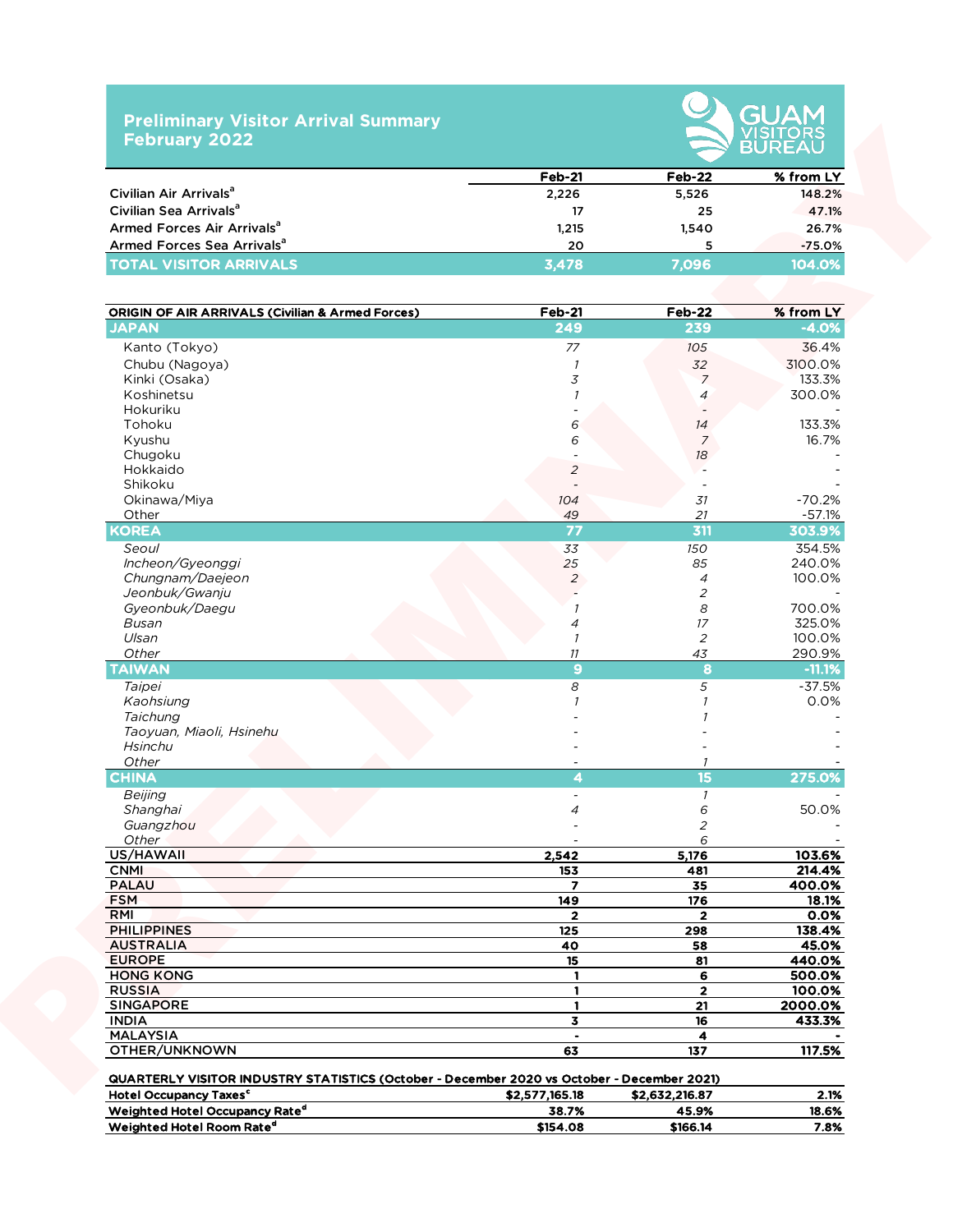## **Guam Visitors Bureau Preliminary February 2022 Visitor Arrival Summary Calendar Year-to-Date 2021/22 • Fiscal Year-to-Date 2021/22**



|                               | <b>CYTD 2021</b><br>(Jan - Feb '21) | <b>CYTD 2022</b><br>(Jan - Feb '22) | $%$ from LY | <b>FYTD 2021</b><br>(Oct '21 - Feb '22) | <b>FYTD 2022</b><br>(Oct '21 - Feb '22) | $%$ from LY |
|-------------------------------|-------------------------------------|-------------------------------------|-------------|-----------------------------------------|-----------------------------------------|-------------|
| Air Arrivals <sup>a</sup>     | 7,961                               | 16,108                              | 102.3%      | 14.695                                  | 40.628                                  | 176.5%      |
| Sea Arrivals <sup>a</sup>     | 43                                  | 48                                  | 11.6%       | 322                                     | 323                                     | 0.3%        |
| <b>TOTAL VISITOR ARRIVALS</b> | 8.004                               | 16.1561                             | 101.8%      | 15.017                                  | 40,951                                  | 172.7%\     |

|                                                                      | <b>CYTD 2021</b>                   | <b>CYTD 2022</b>                 |                         | <b>FYTD 2021</b>                   | <b>FYTD 2022</b>              |                      |
|----------------------------------------------------------------------|------------------------------------|----------------------------------|-------------------------|------------------------------------|-------------------------------|----------------------|
| Air Arrivals <sup>a</sup>                                            | (Jan - Feb '21)<br>7,961           | (Jan - Feb '22)<br>16,108        | % from LY<br>102.3%     | (Oct '21 - Feb '22)<br>14,695      | (Oct '21 - Feb '22)<br>40,628 | % from LY<br>176.5%  |
| Sea Arrivals <sup>a</sup>                                            |                                    |                                  |                         |                                    |                               |                      |
|                                                                      | 43                                 | 48                               | 11.6%                   | 322                                | 323                           | 0.3%                 |
| <b>TOTAL VISITOR ARRIVALS</b>                                        | 8,004                              | 16,156                           | 101.8%                  | 15,017                             | 40,951                        | 172.7%               |
|                                                                      |                                    |                                  |                         |                                    |                               |                      |
|                                                                      | <b>CYTD 2021</b>                   | <b>CYTD 2022</b>                 |                         | <b>FYTD 2021</b>                   | <b>FYTD 2022</b>              |                      |
| <b>ORIGIN OF AIR ARRIVALS (Civilian &amp; Armed Forces)</b><br>JAPAN | (Jan - Feb '21)<br>957             | (Jan - Feb '22)<br>.364          | % from $LY$<br>$42.5\%$ | (Oct '21 - Feb '22)<br>.424        | (Oct '21 - Feb '22)<br>2,545  | % from LY<br>78.7%   |
| Kanto (Tokyo)                                                        | 203                                | 327                              | 61.1%                   | 434                                | 963                           | 121.9%               |
| Chubu (Nagoya)                                                       | 17                                 | 106                              | 523.5%                  | 45                                 | 155                           | 244.4%               |
| Kinki (Osaka)                                                        | $\overline{7}$                     | 17                               | 142.9%                  | 20                                 | 62                            | 210.0%               |
| Koshinetsu                                                           | $\overline{2}$                     | 16                               | 700.0%                  | $\overline{4}$                     | 27                            | 575.0%               |
| Hokuriku                                                             | 6                                  | 6                                | 0.0%                    | 6                                  | 10                            | 66.7%                |
| Tohoku                                                               | 80                                 | 88                               | 10.0%                   | 84                                 | 111                           | 32.1%                |
| Kyushu<br>Chugoku                                                    | 95<br>50                           | 21<br>34                         | $-77.9%$<br>$-32.0%$    | 100<br>60                          | 50<br>42                      | $-50.0%$<br>$-30.0%$ |
| Hokkaido                                                             | 87                                 | 76                               | $-12.6%$                | 87                                 | 87                            | 0.0%                 |
| Shikoku                                                              | 3                                  | $\overline{\phantom{0}}$         | $-66.7%$                | $\overline{4}$                     | $\overline{7}$                | 75.0%                |
| Okinawa/Miya                                                         | 205                                | 473                              | 130.7%                  | 316                                | 652                           | 106.3%               |
| Other                                                                | 202                                | 199                              | $-1.5%$                 | 264                                | 379                           | 43.6%                |
| <b>KOREA</b>                                                         | 181                                | 1,235                            | 582.3%                  | 338                                | 7,331                         | 2068.9%              |
| Seoul                                                                | 69                                 | 624                              | 804.3%                  | 145                                | 3,769                         | 2499.3%              |
| Incheon/Gyeonggi                                                     | 64                                 | 307                              | 379.7%                  | 96                                 | 1,884                         | 1862.5%              |
| Chungnam/Daejeon<br>Jeonbuk/Gwanju                                   | $\overline{4}$<br>$\overline{c}$   | 31<br>13                         | 675.0%<br>550.0%        | 10<br>3                            | 145<br>89                     | 1350.0%<br>2866.7%   |
| Gyeonbuk/Daegu                                                       | $\overline{c}$                     | 28                               | 1300.0%                 | $\overline{7}$                     | 205                           | 2828.6%              |
| Busan                                                                | $\overline{7}$                     | 77                               | 1000.0%                 | 16                                 | 416                           | 2500.0%              |
| Ulsan                                                                | $\overline{2}$                     | 12                               | 500.0%                  | 8                                  | 61                            | 662.5%               |
| Other                                                                | 31                                 | 143                              | 361.3%                  | 53                                 | 762                           | 1337.7%              |
| <b>TAIWAN</b>                                                        | 18                                 | 29                               | 61.1%                   | 86                                 | 111                           | 29.1%                |
| Taipei                                                               | 16                                 | 18                               | 12.5%                   | 54                                 | 64                            | 18.5%                |
| Kaohsiung                                                            | $\overline{1}$                     | $\overline{3}$                   | 200.0%                  | 13                                 | 5                             | $-61.5%$             |
| Taichung<br>Taoyuan, Miaoli, Hsinehu                                 |                                    | $\overline{2}$<br>$\overline{2}$ |                         | 6<br>6                             | $\overline{7}$<br>28          | 16.7%<br>366.7%      |
| Hsinchu                                                              | $\overline{1}$                     | $\mathbf{1}$                     | 0.0%                    | $\overline{c}$                     | 3                             | 50.0%                |
| Other                                                                |                                    | 3                                |                         | 5                                  | $\overline{4}$                | $-20.0%$             |
| <b>CHINA</b>                                                         | 15                                 | 32                               | 113.3%                  | 28                                 | 93                            | 232.1%               |
| Beijing                                                              | $\overline{\phantom{a}}$           | $\overline{4}$                   |                         | $\overline{\phantom{a}}$           | 5                             |                      |
| Shanghai                                                             | 14                                 | 14                               | 0.0%                    | 17                                 | 60                            | 252.9%               |
| Guangzhou                                                            | $\overline{1}$                     | 3                                | 200.0%                  | 3                                  | 3                             | 0.0%                 |
| Other                                                                |                                    | 11                               |                         | 8                                  | 25                            | 212.5%               |
| US/HAWAII                                                            | 5,517                              | 10,272                           | 86.2%<br>196.4%         | 10,371                             | 23,553                        | 127.1%               |
| <b>CNMI</b><br>PALAU                                                 | 334<br>10                          | 990<br>77                        | 670.0%                  | 661<br>20                          | 2,095<br>234                  | 216.9%<br>1070.0%    |
| <b>FSM</b>                                                           | 266                                | 423                              | 59.0%                   | 552                                | 1,116                         | 102.2%               |
| RMI                                                                  | 4                                  | 3                                | $-25.0%$                | 12                                 | 20                            | 66.7%                |
| <b>PHILIPPINES</b>                                                   | 314                                | 575                              | 83.1%                   | 691                                | 1,577                         | 128.2%               |
| <b>AUSTRALIA</b>                                                     | 156                                | 489                              | 213.5%                  | 170                                | 536                           | 215.3%               |
| <b>EUROPE</b>                                                        | $\overline{27}$                    | 195                              | 622.2%                  | 49                                 | 347                           | 608.2%               |
| <b>HONG KONG</b><br><b>RUSSIA</b>                                    | $\mathbf{2}$<br>4                  | 9<br>21                          | 350.0%<br>425.0%        | 12<br>15                           | 17<br>35                      | 41.7%<br>133.3%      |
| <b>SINGAPORE</b>                                                     | $\mathbf{2}$                       | 43                               | 2050.0%                 | 6                                  | 189                           | 3050.0%              |
| <b>INDIA</b>                                                         | 36                                 | 20                               | -44.4%                  | 56                                 | 36                            | -35.7%               |
| MALAYSIA                                                             | $\mathbf{2}$                       | 6                                | 200.0%                  | 3                                  | 19                            | 533.3%               |
| OTHER/UNKNOWN                                                        | 116                                | 325                              | 180.2%                  | 201                                | 774                           | 285.1%               |
|                                                                      |                                    |                                  |                         |                                    |                               |                      |
| <b>VISITOR INDUSTRY STATISTICS</b>                                   | (Jan - Dec 2020 vs Jan - Dec 2021) |                                  |                         | (Oct - Dec 2020 vs Oct - Dec 2021) |                               |                      |
| Hotel Occupancy Taxes <sup>c</sup>                                   | \$21,181,433.96                    | \$13,057,400.21                  | $-38.4%$                | \$2,577,165.18                     | \$2,632,216.87                | 2.1%                 |
| Weighted Hotel Occupancy Rate <sup>d</sup>                           | 43.6%                              | 45.1%<br>\$160.50                | 3.4%<br>-8.3%           | 38.7%<br>\$154.08                  | 45.9%<br>\$166.14             | 18.6%<br>7.8%        |

| <b>VISITOR INDUSTRY STATISTICS</b>         | (Jan - Dec 2020 vs Jan - Dec 2021) |                 |          | (Oct - Dec 2020 vs Oct - Dec 2021) |                |       |
|--------------------------------------------|------------------------------------|-----------------|----------|------------------------------------|----------------|-------|
| <b>Hotel Occupancy Taxes<sup>c</sup></b>   | \$21,181,433,96                    | \$13.057.400.21 | $-38.4%$ | \$2.577.165.18                     | \$2.632.216.87 | 2.1%  |
| Weighted Hotel Occupancy Rate <sup>d</sup> | 43.6%                              | 45.1%           | 3.4%     | 38.7%                              | 45.9%          | 18.6% |
| Weighted Hotel Room Rate <sup>e</sup>      | \$175.08                           | \$160.50        | $-8.3%$  | \$154.08                           | \$166.14       | 7.8%  |